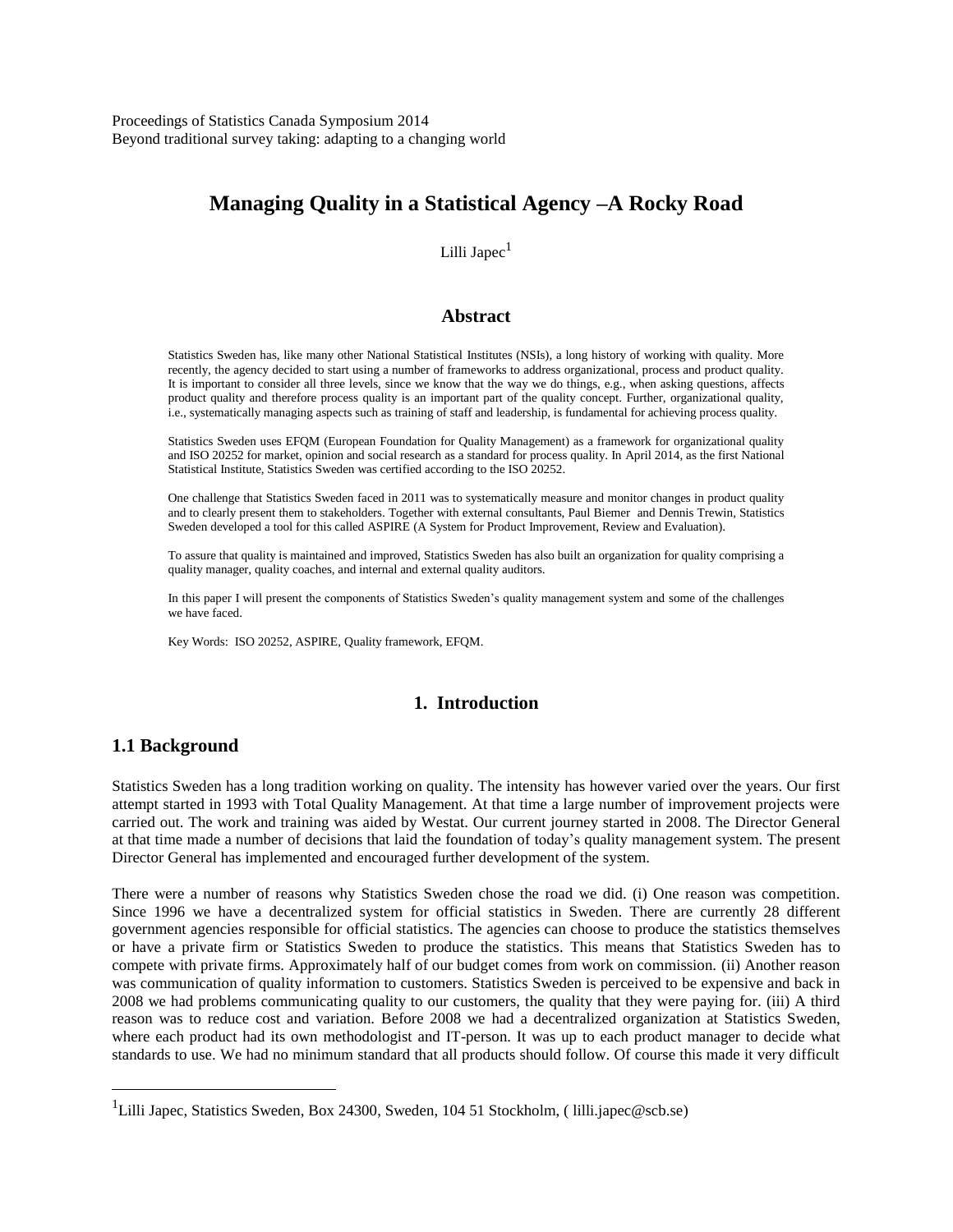for Statistics Sweden to communicate how we work on quality on a general level since it varied depending on the methodologist and product manager involved. The cost for maintaining and developing product specific IT-systems was also very high.

In 2008 and 2010 Statistics Sweden experienced some major errors in the Consumer Price Index (CPI) and the National Accounts (NA). Statistics Sweden received extra funding from the government to work on quality improvements and to report these improvements to the Ministry of Finance on a regular basis.

## **1.2 The Quality Management System at Statistics Sweden**

In 2008 the Director General launched an internal investigation with the aim to choose a quality management system for Statistics Sweden. The team that worked on this investigation benchmarked ten different organizations and looked at eight different quality management frameworks. The decision made was to use the European Foundation for Quality Management Model (EFQM) for developing the organizational quality (see Section 2). This is the framework recommended by Eurostat, the European Statistical Agency, to European National Statistical Institutes (NSI). The framework is similar to the Malcolm Baldrige Award Criteria used in the U.S. The second decision was that Statistics Sweden should use the ISO 20252 standard for market, opinion and social research as a minimum standard for process quality (see Section 3). The third decision was that Statistics Sweden would use parts of Six Sigma for improvement work (see Section 5). There are a number of tools that can be used in improvement work. Six Sigma is a toolbox and also a standardized process for improvement work that focuses on results.

Later on due to problems with CPI and NA, the Ministry of Finance wanted to see improvements in our products. We were faced with the challenges of how to measure improvement in product quality and how to present the results of such a measure for someone not familiar with the details of statistics production. We made a first in-house attempt at Statistics Sweden to meet these challenges but soon we realized that this was too big of a challenge to handle on our own. We turned to Paul Biemer, Distinguished Fellow at RTI International and Dennis Trewin, Former Australian Statistician, to help us. ASPIRE (A System for Product Improvement, Review and Evaluation) is a result of this work (see Section 4).

The quality improvement work conducted since 2008 at Statistics Sweden has mainly focused on implementing the ISO standard which is the minimum standard that all our surveys should adhere to. For our ten most important products the quality requirements are higher. The focus since 2012 for those products has also been to make key improvements to product quality according to ASPIRE recommendations.

# **2. The European Foundation for Quality Management Model —EFQM**

In business excellence frameworks, such as EFQM, the focus is on *organizational quality* i.e., components like leadership, strategy and competence. In traditional quality frameworks adopted by statistical organizations such as the European Statistics Code of Practice (Eurostat 2011) the statistical output quality dimensions<sup>2</sup> describe the *product quality*. In the last 20 years, official statistics has also focused on the way we do things, i.e., *process quality*. Managed separately, these three levels of quality are not sufficient, but together, they address all important aspects in an organization (Lyberg et al. 1998).

The EFQM Model is built on three integrated parts: the eight fundamental concepts, the model itself with five enabler and four results criteria<sup>3</sup>, and the RADAR<sup>4</sup> assessment tool for evaluation. The principles of an excellence model are generic and go back to Deming's Plan-Do-Check-Act procedure (Deming 1986). RADAR is used to assess the results and the way things are done in the organization. In order to receive high scores the organization

 $\overline{a}$ 

<sup>&</sup>lt;sup>2</sup> The product quality dimensions are relevance, accuracy and reliability, timeliness and punctuality, coherence and comparability, and accessibility and clarity. (Eurostat 2011)

<sup>&</sup>lt;sup>3</sup> The model criteria are: Leadership, Strategy, People, Partnership & Resources, Processes, Products & Services, Customer results, People results, Society results, and Key results. (EFQM 2013)

<sup>4</sup> The RADAR elements are: Results, Approach, Deployment, and Assessment & Refinement. (EFQM 2013)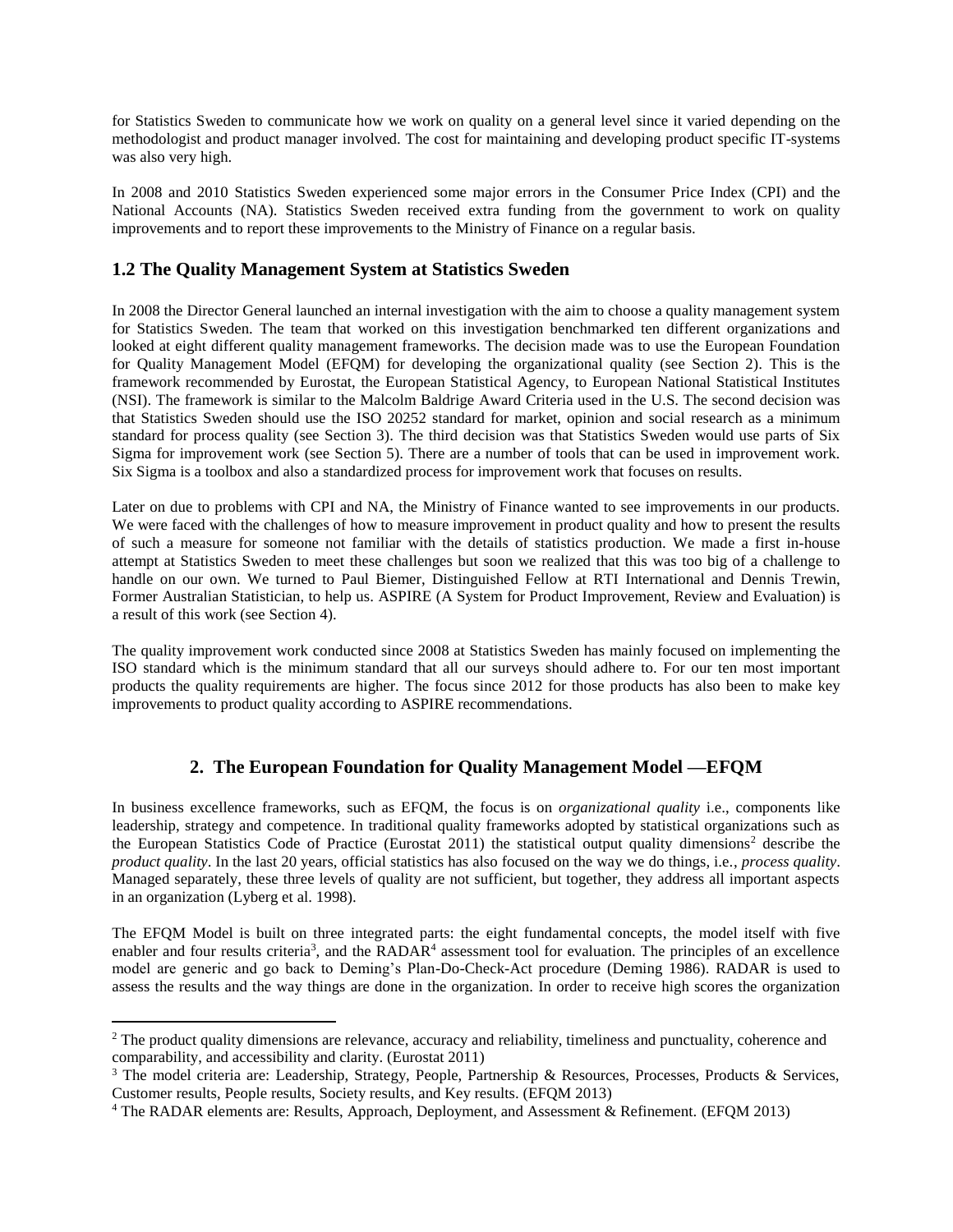should have clear goals and a supporting strategy. Furthermore the organization should (i) develop approaches to fulfill the strategy, (ii) systematically use the approaches in the entire organization, and (iii) assess and improve the way it does things.

At Statistics Sweden we have described our quality management system according to the EFQM model. The main objectives are to give a comprehensive picture of Statistic Sweden and its management system, to create a document that serves as a pedagogical material for e.g., new employees and a base for external assessments and organizational development. The document is also used in the internal training program for managers.

## **3. The ISO 20252 for Market, Opinion and Social Research**

### **3.1 Requirements**

ISO 20252 contains about 450 requirements mainly on the statistics production process (International Standardization Organization 2012). The standard has a client focus and transparency and traceability in methods are important requirements in the standard. The use of checklists and templates are also crucial in order to reduce unnecessary variation in the organization. Validation of results is an important requirement for subprocesses that have a large impact on data quality or cost. Examples of validation requirements include monitoring of interviewers and coding control.

### **3.2 Implementing the Requirements**

In March 2014 Statistics Sweden was certified according to ISO 20252. The process owners at Statistics Sweden developed approaches, checklists and templates that fulfilled the ISO requirements. These approaches were made available to all employees on the intranet in the so called process support system. In order to help the products to implement the standard, Statistics Sweden set up a network of quality coaches. Each department has one quality coach assigned who is specially trained in the ISO requirements and the process support system. All product managers received a couple of hours training on the requirements and all products at Statistics Sweden (about 200 products) were screened in order to make sure that they fulfilled the requirements. In order to make the screening process as easy as possible for the products we set up a helpdesk so that product managers could get support whenever they needed. The helpdesk consisted of ISO-trained quality coaches and the central quality team at the R&D Department. The screening process took about three months. The Director General regularly followed up on the progress. Table 3.2-1 shows the implementation progress, as percent of products that fulfilled the ISO requirements.

#### **Table 3.2-1**

**Percent of products that fulfilled the ISO requirement**

| Year    | Percent                        |
|---------|--------------------------------|
| 2009    | 5%                             |
| 2010    | 46%                            |
| 2011    | 84%                            |
| 2012-13 | final steps and implementation |
| 2014    | certification                  |

The journey to get certified took six years mainly due to some important gaps between the ISO requirements and our production process that were identified in the screening process. Five major development projects were initiated in order to address these long term deficiencies in our production process. The projects addressed deficiencies in disclosure control, coding control, interview monitoring, variance estimation and questionnaire testing.

Compliance monitoring is another feature of the standard. Statistics Sweden set up an organization with 10 internal quality auditors that work part time auditing and part time on their regular work. The internal quality auditors are carefully selected and trained by an external expert. Every year about 25-30 audits are carried out. The internal quality audits are an important tool for changing the culture in an organization. The basic philosophy is that each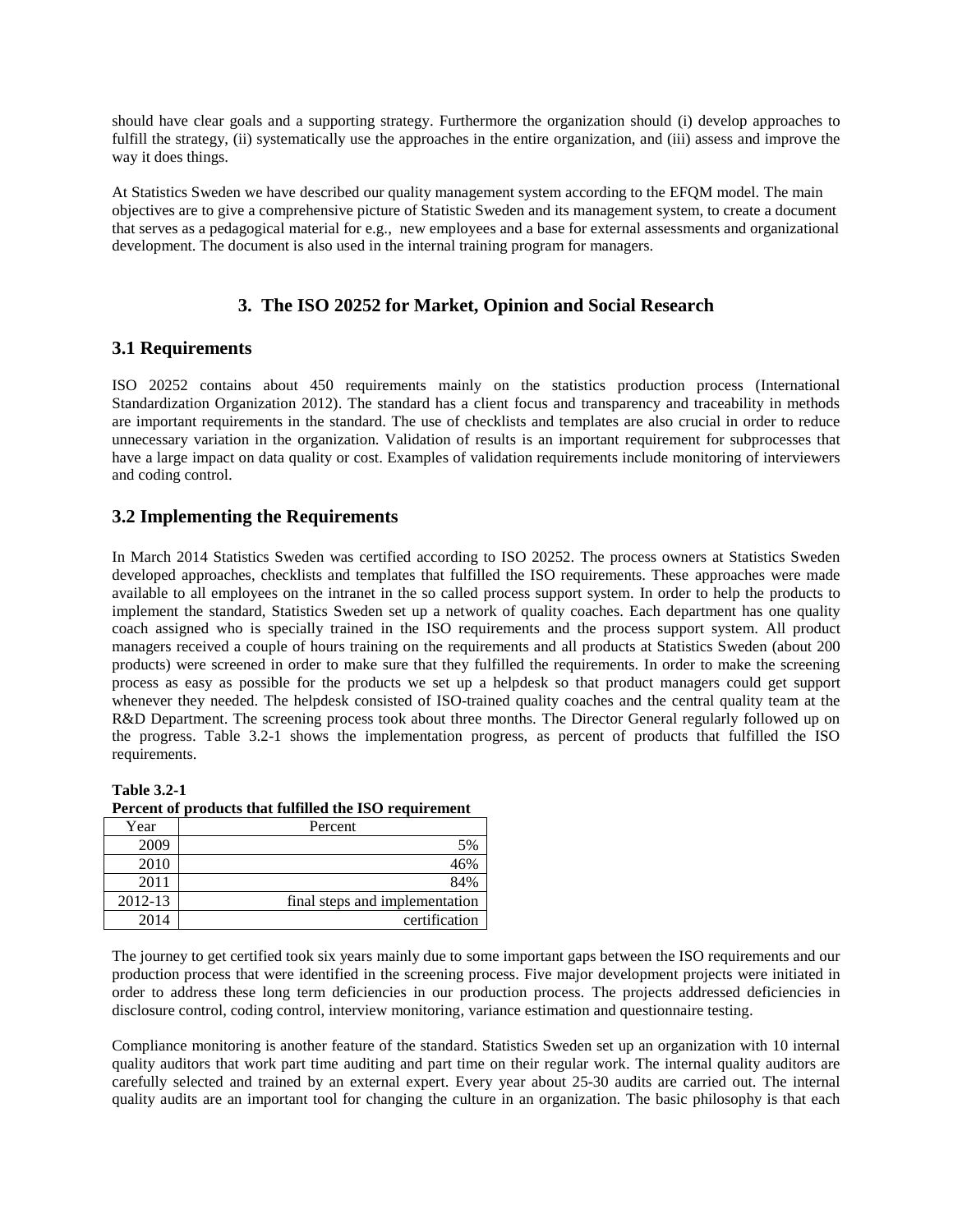employee at Statistics Sweden should be in some kind of contact or hear about these audits either as a result of their product being audited or that someone that they know has been audited or is working as a quality auditor.

Statistics Sweden's approach to fulfill the ISO requirements is described in a quality manual. The quality manual is presented to the external evaluator that certifies the organization.

## **3.4 Experiences Gained**

One of the main benefits of the ISO work is that some important long term deficiencies in the production process such as lack of monitoring of interviewers and coding control have been addressed. Another main benefit is the educational boost in the organization. The staff involvement substantially increased the awareness of the need for quality assurance and quality control at Statistics Sweden. Another important experience is that it was very helpful to have an international standard to lean on. Without the standard Statistics Sweden would have been forced to develop a standard and that would have taken much longer. The communication with external customers would have been more difficult with an in-house developed standard. Most people are familiar with ISO and ISO certification is viewed as a quality mark.

The most important success factor has been the Director General's and top management's commitment throughout the whole process.

### **4. ASPIRE –A System for Product Improvement, Review and Evaluation**

As a result of the errors experienced in the critical products CPI and NA in 2011, the Ministry of Finance wanted to see improvements in Statistics Sweden's products. We needed quantitative and objective measures of product quality. We decided to focus on the accuracy component and prioritize the ten most important statistical products. Paul Biemer, Distinguished Fellow at RTI International and Dennis Trewin, former Australian Statistician, helped Statistics Sweden to develop ASPIRE, a management tool with two main goals (Biemer et al 2014). One goal is to evaluate our products and the second goal is to inspire staff to make important quality improvements in their products.

#### **4.1 Error Sources and Quality Criteria**

The ten products that are part of the ASPIRE effort are shown in Table 4.1.-1. The products that are evaluated are surveys, registers and compilations. The error sources are slightly different for these different types of products and the framework has been adjusted accordingly.

The quality criteria that we use for all products are:

- Knowledge (of the producers of statistics) of the risks affecting data quality for each error source,
- Communication of these risks to the users and suppliers of data and information,
- Available expertise to deal with these risks (in areas such as methodology, measurement or IT),
- Compliance with appropriate standards and best practices relevant to the given error source, and,
- Plans and achievements for mitigating the risks.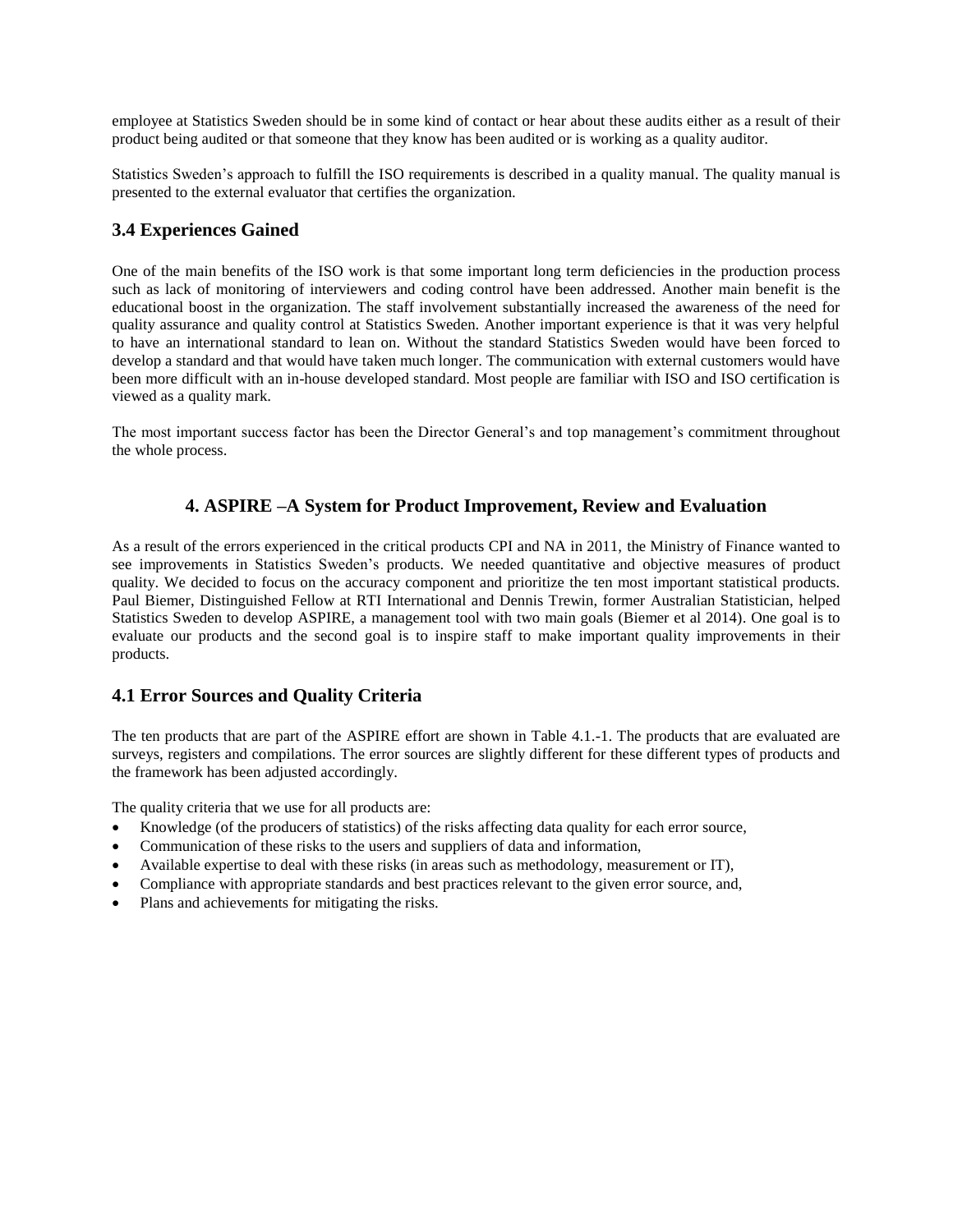#### **Table 4.1-1 Error source considered by product**

| <b>Product</b>                                                                                                                                                                                                                               | <b>Error Sources</b>                                                                                                                                                |  |  |  |  |
|----------------------------------------------------------------------------------------------------------------------------------------------------------------------------------------------------------------------------------------------|---------------------------------------------------------------------------------------------------------------------------------------------------------------------|--|--|--|--|
| <b>Survey Products</b><br>Foreign Trade of Goods Survey (FTG)<br>Labour Force Survey (LFS)<br>Annual Municipal Accounts (RS)<br><b>Structural Business Survey (SBS)</b><br>Consumer Price Index (CPI)<br>Living Conditions Survey (ULF/SILC) | Specification error<br>Frame error<br>Nonresponse error<br>Measurement error<br>Data processing error<br>Sampling error<br>Model/estimation error<br>Revision error |  |  |  |  |
| <b>Registers</b><br>Business Register (BR)<br><b>Total Population Register (TPR)</b>                                                                                                                                                         | Specification error<br>Frame: Overcoverage<br>Undercoverage<br>Duplication<br>Missing Data<br><b>Content Error</b>                                                  |  |  |  |  |
| <b>Compilations</b><br>Quarterly Gross Domestic Product (GDP)<br><b>Annual GDP</b>                                                                                                                                                           | Input data error<br>Compilation error<br>Data processing error<br>Modelling error<br><b>Balancing</b> error<br><b>Revision error</b>                                |  |  |  |  |

# **4.3 The Review Process**

Having external evaluators is an important feature of ASPIRE. The main reasons are that we want to achieve objectivity, factual and perceived. We also believe that an external influence, by highly competent and respected evaluators, is a great source of inspiration for improvement work. This would be much harder to achieve with a selfassessment approach with internal evaluators.

We have developed guidelines and checklists for the review process to make it as transparent as possible and to minimize the variation between judgments made by evaluators. The production team starts by making a selfassessment. The assessment and relevant documentation are sent to the evaluators. The next step is the main interview focusing on discussions of changes from previous year, review of the quality declarations, progress made on previous recommendations and then preliminary ratings are assigned. In the main interview recommendations on improvements are also discussed. There is also a control step where the production team receives a draft of the report. This is an opportunity to provide feedback to evaluators and for the production team to discuss items if they disagree with the evaluators. The scores are then finalized. This process is repeated annually. (When ASPIRE is implemented for the first time there are of course no previous recommendations to discuss and evaluate.)

# **4.4 Results from ASPIRE**

In the final report the evaluators provide examples of types of studies or improvements each product should make. The results for each product are presented in a summary table. In table 4.4-1 the results for the Labour Force Survey are shown. In the rows we find the different error sources and in the columns the quality criteria are displayed. The scale that is being used ranges from poor to excellent. In our example we can, for instance, see that the available expertise on measurement error in the LFS is very good. We have one red spot and that is for frame error and compliance with standards. This is due to the fact that the frame covers the registered population and the International Labour Organization's recommendation is to cover the resident population.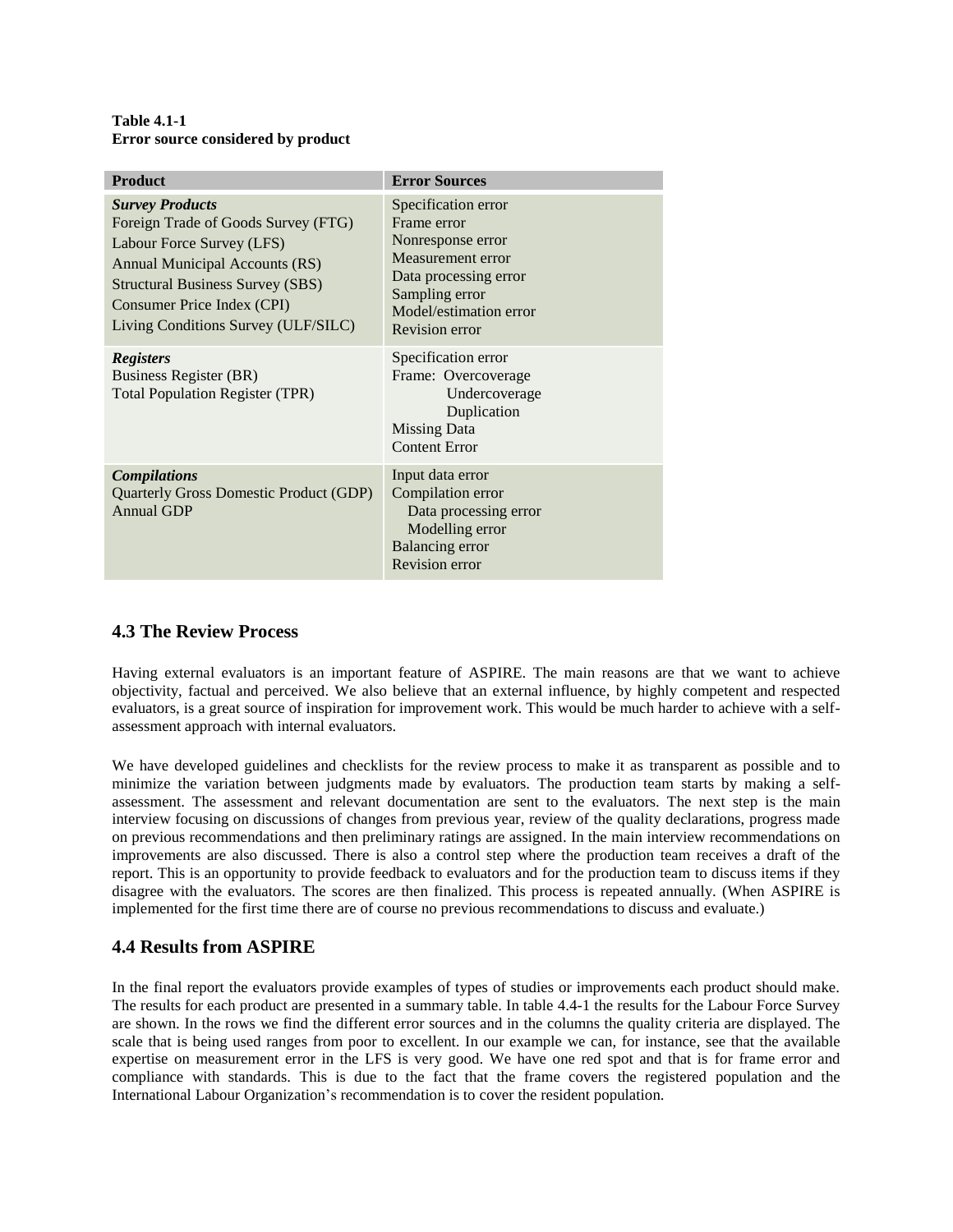Another feature of ASPIRE is that we assign a risk to each error source. The risk will vary between products. For instance, in the LFS the nonresponse and measurement errors are deemed to be high risk areas. The risk score is used to calculate the total score for each product. High risk areas have a higher impact on the total score. This is to help the product to focus on important error sources and to set priorities. In our example we can see that the total score is 64.3. Compared to the previous year this is an improvement. The shaded green and pink cells indicate the change from the previous year. In the LFS example work has been done on measurement errors and studies have been carried out to estimate them. This is considered to be an improvement compared to the previous year.

|                                     |                          |      |         | Average           | Average   | Knowledge      |                       | Communica-     | Available      | Compliance               | Plans or       | Risk to        |
|-------------------------------------|--------------------------|------|---------|-------------------|-----------|----------------|-----------------------|----------------|----------------|--------------------------|----------------|----------------|
|                                     |                          |      | score   | of Risks<br>score |           |                | ltion                 | Expertise      | with           | Achievement data         |                |                |
|                                     |                          |      | round 2 | round 3           |           |                |                       |                | standards &    | towards                  | quality        |                |
|                                     |                          |      |         |                   |           |                |                       |                |                | best                     | mitigation of  |                |
| <b>Error Source</b>                 |                          |      |         |                   |           |                |                       |                | practices      | <b>risks</b>             |                |                |
| Specification error                 |                          |      | 70      | 70                |           | $\blacksquare$ | $\blacksquare$        | $\blacksquare$ |                |                          |                |                |
|                                     | <b>Frame error</b>       |      |         | 58                | 58        |                | $\blacksquare$        |                | $\blacksquare$ | ▲                        | Ο              |                |
|                                     | Non-response error       |      |         | 52                | 52        |                | $\circ$               | $\circ$        | $\circ$        | $\circ$                  | $\circ$        | н              |
| Accuracy(control for error sources) | <b>Measurement error</b> |      |         | 56                | 68        |                | $\blacksquare$        | $\blacksquare$ | $\blacksquare$ | $\circ$                  | - 1            | н              |
|                                     | Data processing error    |      |         | 62                | 62        |                | $\circ$               | $\circ$        | $\blacksquare$ | $\blacksquare$           | $\blacksquare$ | М              |
|                                     | Sampling error           |      |         | 78                | 80        |                | $\blacksquare$        | $\bullet$      | $\blacksquare$ | $\bullet$                | $\blacksquare$ | М              |
|                                     | Model/estimation error   |      |         | 60                | 64        | O              |                       | $\circ$        | $\blacksquare$ | $\overline{\phantom{a}}$ | Ξ.             | М              |
| <b>Revision error</b>               |                          | N/A  | N/A     |                   | N/A       | N/A            | N/A                   | N/A            | N/A            | N/A                      |                |                |
| <b>Total score</b>                  |                          | 60,9 | 64,3    |                   |           |                |                       |                |                |                          |                |                |
| <b>Scores</b>                       |                          |      |         |                   |           |                | <b>Levels of Risk</b> |                |                | Changes from round 2     |                |                |
|                                     |                          |      | Ω       |                   | 0         |                | H                     | M              | L              |                          |                |                |
| Poor                                |                          | Fair | Good    | Very good         | Excellent |                | High                  | Medium         | Low            | Improvements             |                | Deteriorations |

#### **Table 4.4-1 Results for the Labour Force Survey, Round 3 in 2013**

We have seen concrete improvements as a result of ASPIRE. Here are some examples. In the first round of ASPIRE we found that all of the evaluated products were weak on measurement errors. A project that looked specifically at methods to study measurement errors was initiated. Methodologists were trained in this area and measurement error studies have been carried out. The quality of the quality declarations have improved as well. A special effort was made in this area with hands-on workshops with the specific goal to improve the information and readability of the quality declarations. We have also seen an increased activity in the area of planning for studies and improvement projects. We have also redesigned the Survey of Living Conditions with substantial improvements as a result.

# **4.5 Strengths and Weaknesses with ASPIRE**

The strengths with ASPIRE is that it is a comprehensive tool covering error sources and containing criteria that identify risks to product quality. The evaluator checklists are effective for assigning reliable ratings. The fact that we distinguished between error sources in terms of their impact on the total error is an important feature since we have limited resources and we like to make sure that we use our resources in the best possible way. It is very inspiring for our staff to have the possibility to discuss their products and improvements to their products with very competent evaluators. It is a systematic approach to drive improvements and it is relatively simple and easily understood by managers.